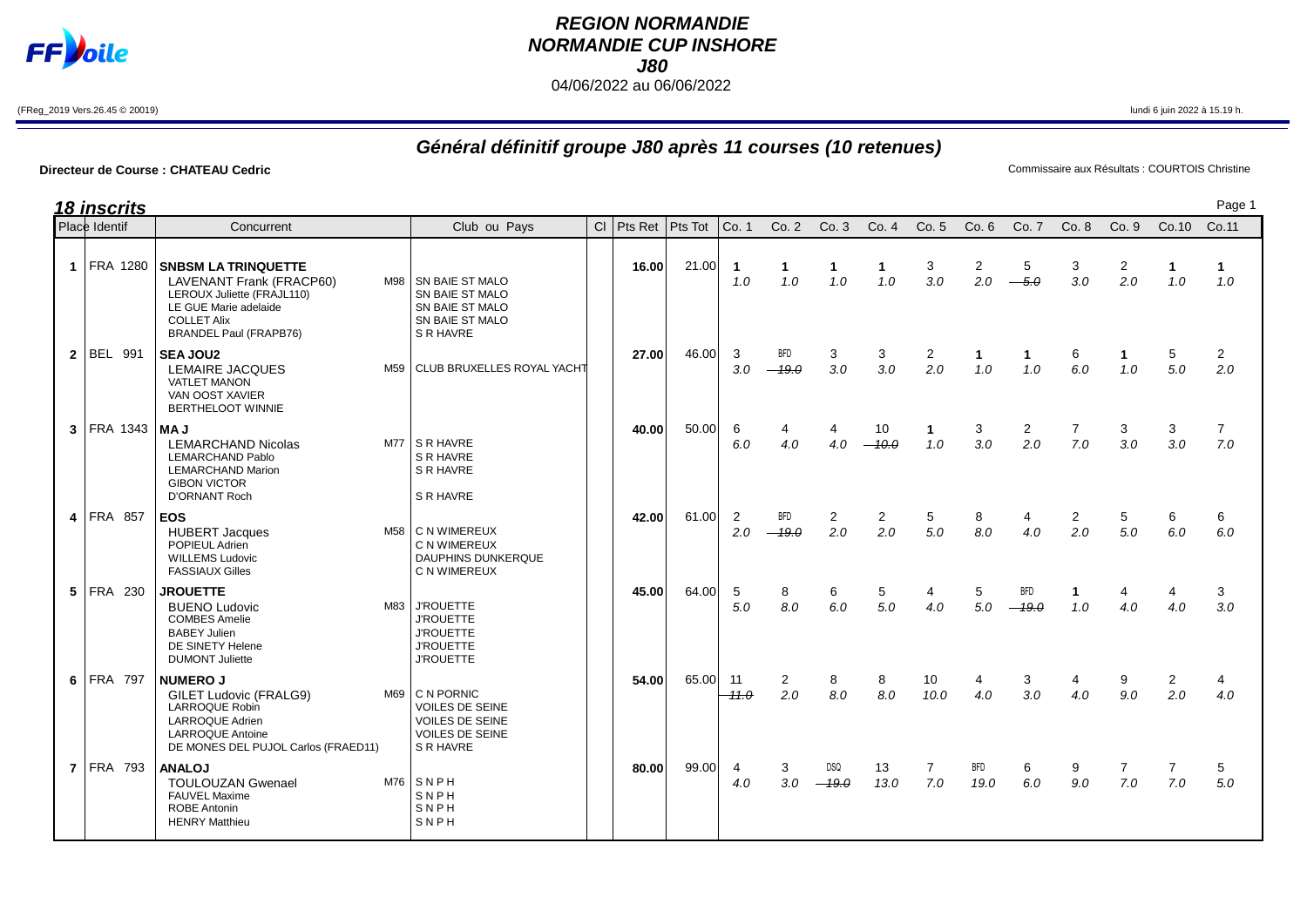NORMANDIE CUP INSHORE

|   | Place Identif      | Concurrent                                                                                                                                                   | Club ou Pays                                                                                                   | <b>CI</b> | Pts Ret | Pts Tot          | Co. 1              | Co.2                  | Co.3       | Co.4          | Co.5          | Co. 6               | Co. 7         | Co. 8      | Co. 9              | Co.10      | Co.11         |
|---|--------------------|--------------------------------------------------------------------------------------------------------------------------------------------------------------|----------------------------------------------------------------------------------------------------------------|-----------|---------|------------------|--------------------|-----------------------|------------|---------------|---------------|---------------------|---------------|------------|--------------------|------------|---------------|
| 8 | FRA 1509           | <b>SAINT-GOBAIN</b><br><b>LOQUINEAU Olivier</b><br>M89<br><b>KWANT Timothy</b><br><b>LESIAK Benoit</b><br><b>TREBOSC Thomas</b>                              | S R HAVRE<br>S R HAVRE<br>S R HAVRE<br>S R HAVRE                                                               |           | 85.00   | 99.00            | 8<br>8.0           | $\overline{7}$<br>7.0 | 7<br>7.0   | 14<br>$-14.0$ | 8<br>8.0      | 13<br>13.0          | 7<br>7.0      | 5<br>5.0   | 11<br>11.0         | 10<br>10.0 | 9<br>9.0      |
| 9 | <b>FRA 1145</b>    | <b>BACCARA</b><br>M82<br><b>BACCALA Fabrice</b><br><b>MOTTE Margaux</b><br><b>CLAEYSSENS Nicolas</b><br>ROUSSEL Kevin                                        | C N VALERIQUAIS<br>C N VALERIQUAIS<br>C N VALERIQUAIS<br>C N VALERIQUAIS                                       |           | 87.00   | 101.00           | 9<br>9.0           | 6<br>6.0              | 10<br>10.0 | 7<br>7.0      | 9<br>9.0      | 6<br>6.0            | 14<br>$-14.0$ | 12<br>12.0 | 12<br>12.0         | 8<br>8.0   | 8<br>8.0      |
|   | 10 FRA 1470        | <b>CRETEIL VOILE CAP EFREI</b><br><b>JOND Amelie</b><br>F98<br>BILLY Romain (FRARB43)<br><b>BUTERY Hugo</b><br><b>MALARD Foucauld</b>                        | C C EDHEC<br><b>U.S CRETEIL VOILE</b><br>C C EDHEC<br>BN MARE E VELA                                           |           | 94.00   | 110.00           | 13<br>13.0         | 15<br>15.0            | 5<br>5.0   | 16<br>$-16.0$ | 6<br>6.0      | 9<br>9.0            | 8<br>8.0      | 10<br>10.0 | 6<br>6.0           | 9<br>9.0   | 13<br>13.0    |
|   | 11 FRA 1487        | <b>ATSCAF TEAM</b><br>F58<br>FILIPPI Zoe genevieve<br><b>GOUIN Alexandre</b><br><b>MOULIN Laurent</b><br>KUZLIK-FOUCAULT Florian<br><b>SEDJERARI Elie</b>    | ATSCAF VOILE PARIS<br><b>ATSCAF VOILE PARIS</b><br><b>ATSCAF VOILE PARIS</b><br>ATSCAF VOILE PARIS<br>Y C PECQ |           | 105.00  | 122.00           | 7<br>7.0           | 5<br>5.0              | 11<br>11.0 | 6<br>6.0      | 17<br>$-17.0$ | 10<br>10.0          | 12<br>12.0    | 14<br>14.0 | 14<br>14.0         | 12<br>12.0 | 14<br>14.0    |
|   | 12 BEL 958         | <b>FDS LORD JIM</b><br>VAN AUDENRODE ERIC<br>м<br>DUMORTIER JO<br>VAN VLIERBERGHE JENS<br>DE KETELAERE SEMA<br>DECLERCQ ANOUCK                               | Belgique                                                                                                       |           | 105.00  | 120.00           | 12<br>12.0         | 9<br>9.0              | 14<br>14.0 | 9<br>9.0      | 15<br>$-45.0$ | 11<br>11.0          | 10<br>10.0    | 8<br>8.0   | 8<br>8.0           | 13<br>13.0 | 11<br>11.0    |
|   | 13 FRA 1506        | <b>MELTING POTES</b><br>BAUQUIN David (FRADB20)<br>M74<br><b>CAVALIE Nicolas</b><br><b>GIOT Amaury</b><br><b>HAUZY VINCENT</b><br><b>PERMIN Amelie</b>       | S R HAVRE<br>ST GEORGES VOILES<br><b>SR COURSEULLES</b><br>S R HAVRE                                           |           | 114.00  | 132.00           | 10<br>10.0         | 10<br>10.0            | 9<br>9.0   | 4<br>4.0      | 11<br>11.0    | 16<br>16.0          | 9<br>9.0      | 16<br>16.0 | 13<br>13.0         | 16<br>16.0 | 18<br>$-18.0$ |
|   | <b>14 FRA 1510</b> | <b>LES VOILES DU CNAM</b><br><b>BRUNEAU Paul</b><br>M97<br><b>DAVID Victor</b><br><b>BRUNEAU Thibaut</b><br>DE MALEISSYE Aristarque<br><b>MANACH Antoine</b> | APCC VOILE SPORTIVE<br>APCC VOILE SPORTIVE<br><b>SENSATION LARGE</b><br>S R HAVRE                              |           | 116.00  | 135.00           | <b>DSQ</b><br>19.0 | 14<br>14.0            | 15<br>15.0 | 15<br>15.0    | 12<br>12.0    | 7<br>7.0            | 11<br>11.0    | 11<br>11.0 | 10<br>10.0         | 11<br>11.0 | 10<br>10.0    |
|   | 15 FRA 1468        | <b>USTR VOILE</b><br>M73<br>LE SCORNET Christophe<br>CHAUCHAT Anne-sophie<br><b>JOB Fabien</b><br><b>SAVINA Marine</b>                                       | <b>U.S. THOMSON RADAR</b><br><b>J'ROUETTE</b><br><b>U.S. THOMSON RADAR</b><br><b>J'ROUETTE</b>                 |           | 134.00  | 152.00           | 16<br>16.0         | 11<br>11.0            | 13<br>13.0 | 12<br>12.0    | 13<br>13.0    | 12<br>12.0          | 15<br>15.0    | 15         | 18<br>$15.0 -18.0$ | 15<br>15.0 | 12<br>12.0    |
|   | 16 FRA 942         | <b>CAEN YACHT CLUB - LES TEURGOULES</b><br><b>BOESSE Louis</b><br>M95<br><b>AUBLE Solenne</b><br><b>VERDIER Quentin</b><br>LE BOUTEILLER Nathan              | Caen Yacht Club<br>Caen Yacht Club<br>Caen Yacht Club<br>Caen Yacht Club                                       |           |         | 151.00 170.00 15 | 15.0               | 16 —<br>16.0          | 12<br>12.0 | 11<br>11.0    | 16<br>16.0    | <b>BFD</b><br>—19.0 | 13.0          | 18.0       | 13 18 17<br>17.0   | 17<br>17.0 | 16<br>16.0    |
|   | <b>17 FRA 1471</b> | <b>CRETEIL VOILE PREMIER</b><br><b>BILLY Pascal</b><br>M59  <br><b>DAVID Thierry</b><br><b>MALJEVAC Gabriel</b><br>VANVOLSEM Pablo<br><b>TRAIKIA Adem</b>    | U.S CRETEIL VOILE<br>U.S CRETEIL VOILE<br>U.S CRETEIL VOILE<br><b>U.S CRETEIL VOILE</b><br>U.S CRETEIL VOILE   |           |         | 152.00 170.00    | 17<br>17.0         | 13<br>13.0            | 17<br>17.0 | 17<br>17.0    | 18<br>$-48.0$ | 14<br>14.0          | 16<br>16.0    | 13<br>13.0 | 16<br>16.0         | 14<br>14.0 | 15<br>15.0    |